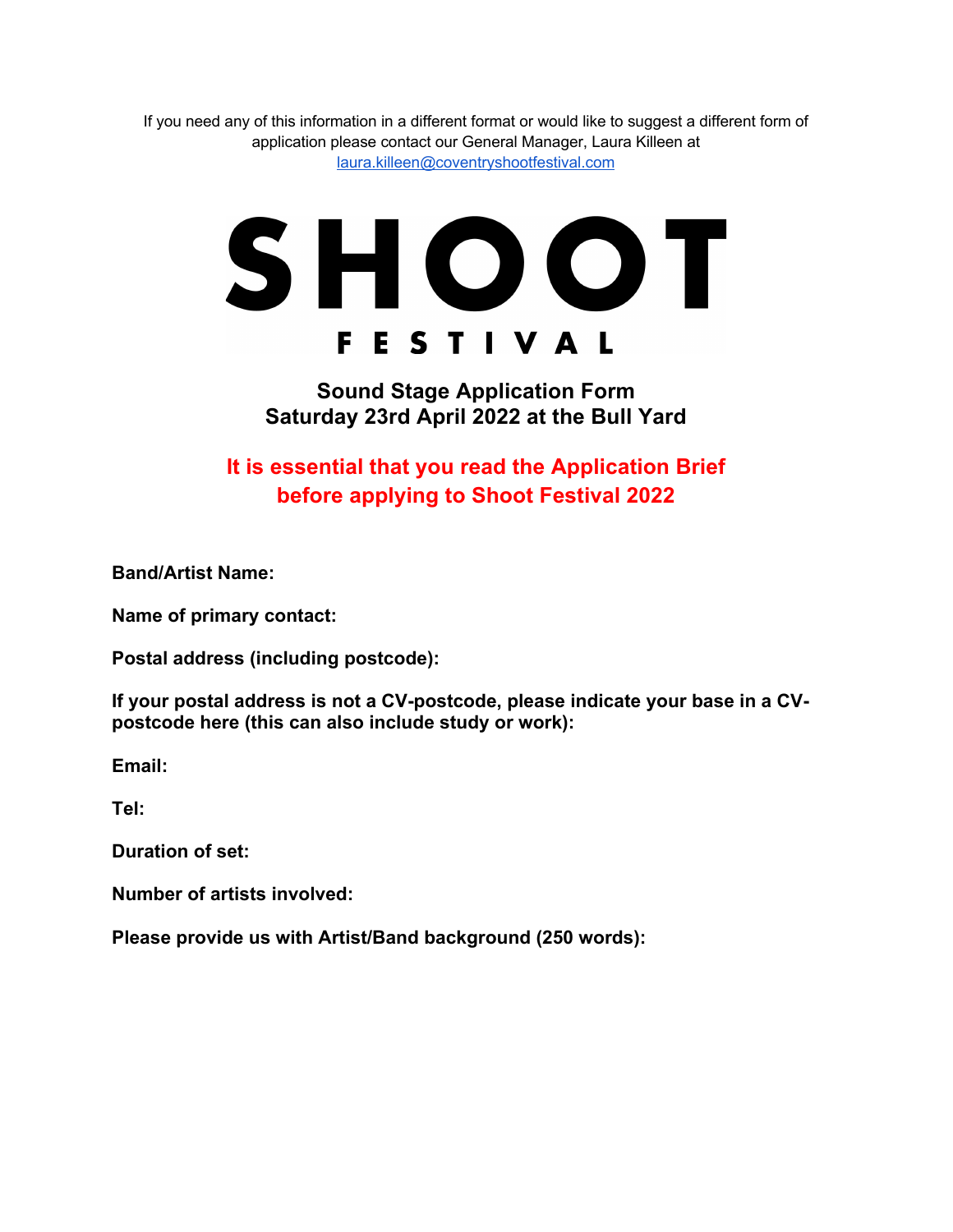**What stage of development is your musical work currently at, please include information about previous performances if applicable (100 words):**

**Please provide an outline of the proposed performance idea you wish to platform at Shoot Festival (250 words):**

**Please provide marketing copy that best describes you and your work (100 words):**